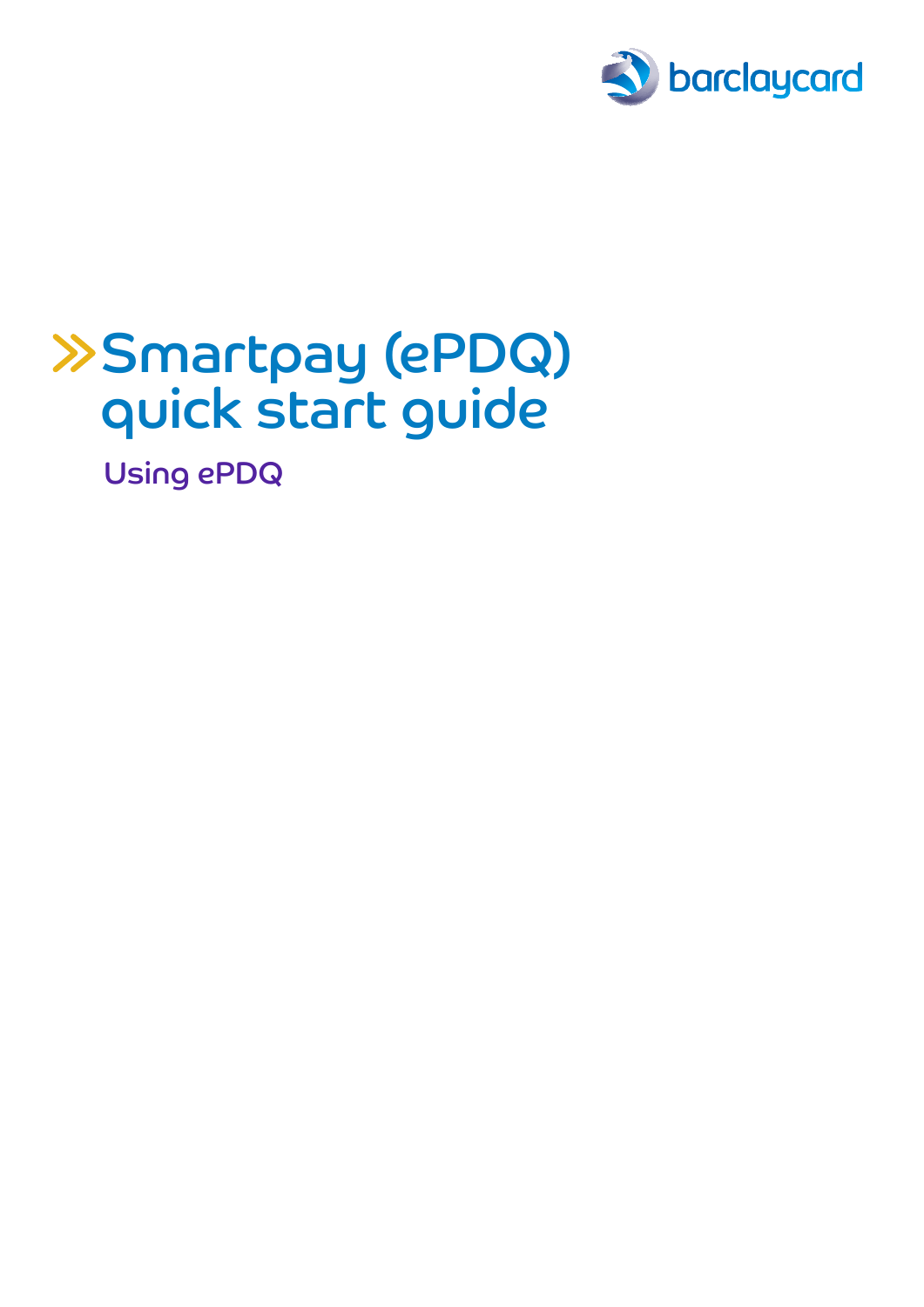### Using ePDQ

ePDQ is most commonly used to process Mail or Telephone Orders (MOTO) manually via the Virtual Terminal, and to link to a website/shopping cart system to allow your customers to pay online for goods or services. However, ePDQ has great flexibility allowing it to be used in a number of scenarios.

For example, you might have a travel booking system that includes a facility to take payments over the phone – in this scenario you might integrate ePDQ into that system rather than login separately to the Virtual Terminal.

Alternatively, you might wish to send your customers a link via email to allow them to pay off an invoice. This is commonly referred to as 'Pay by Link' and you can integrate ePDQ to support accepting transactions in this way.

Ultimately, how you use ePDQ for your 'customer not present' transactions is up to you – the options are limitless!

#### Virtual terminal for MOTO

In the ePDQ Back Office portal you can find the Virtual Terminal by clicking on Operations and then New Transaction.

This screen allows you to process mail or telephone orders for your customers, and provides a number of fields to allow you to capture additional information about the cardholder, both for your records as well as to support any additional fraud checks that may be carried out.

In addition, the Virtual Terminal can also allow you to schedule future payments for the cardholder – for instance, if they are paying you for an item in irregular instalments over a period of time.

Please note, the "Scheduled Payments" feature is not available by default – please refer to the 'Options' screen in your ePDQ Back Office Portal to review additional functionality you can activate.

| Cardholder's name:                                                |                                  |               | <b>VOUCHER</b><br>Date (GMT): 2020-05-06 14:31:55 |
|-------------------------------------------------------------------|----------------------------------|---------------|---------------------------------------------------|
|                                                                   | Card number*:                    |               | Order reference<br>Reference                      |
|                                                                   |                                  |               |                                                   |
|                                                                   | Expiry date (mm/yyyy)*:          |               | Group ID                                          |
|                                                                   | $05$ $\sqrt{2020}$ $\sqrt{2020}$ |               | GBP <b>v</b> Total*:                              |
|                                                                   | $CVC^*$ :                        | What is this? |                                                   |
|                                                                   | Origin of the transaction (ECI)  |               | <b>VISA</b>                                       |
| 1 - Mail order/Telephone order (MOTO).<br>$\overline{\mathbf{v}}$ |                                  |               | SUBMIT SCHEDULED PAYMENTS                         |
| <b>Invoicing address</b>                                          |                                  |               |                                                   |
| First name                                                        |                                  |               |                                                   |
| Name                                                              |                                  |               |                                                   |
| Address line 1                                                    |                                  |               |                                                   |
| Address line 2                                                    |                                  |               |                                                   |
| Address line 3                                                    |                                  |               |                                                   |
| Postcode                                                          |                                  |               |                                                   |
| City                                                              |                                  |               |                                                   |
| County                                                            |                                  |               |                                                   |
| Country                                                           | Select from the list             |               |                                                   |
| E-mail address                                                    |                                  |               |                                                   |
| Language                                                          | English <b>v</b>                 |               |                                                   |
|                                                                   |                                  |               |                                                   |

For further information on using the Virtual Terminal, please review the instructions held on the ePDQ Support Site:<https://support.epdq.co.uk/en/integration/all-sales-channels/e-terminal-virtual-terminal/guide>

## Integrating ePDQ

The most compelling reason for choosing a product like ePDQ is that it allows you to accept payments online – via your website, your shopping cart system or through a mobile app. The work required to integrate ePDQ into your customer's payment journey is necessarily technical in nature, and this is where your web developer typically comes in. You may already have an in-house web developer, or you may have enough technical expertise to have a go yourself – the integration itself is straightforward for anyone with a working knowledge of building websites and handling basic server-side code.

Having said that, there are numerous options available to you in order to get your online payments up and running with ePDQ. For instance, you may be using a shopping cart system for which an ePDQ 'plugin' might already exist – a plugin is a piece of pre-written code that allows you to more easily connect your website or shopping cart system with ePDQ. Alternatively, you may have a simple website offering a few basic goods or